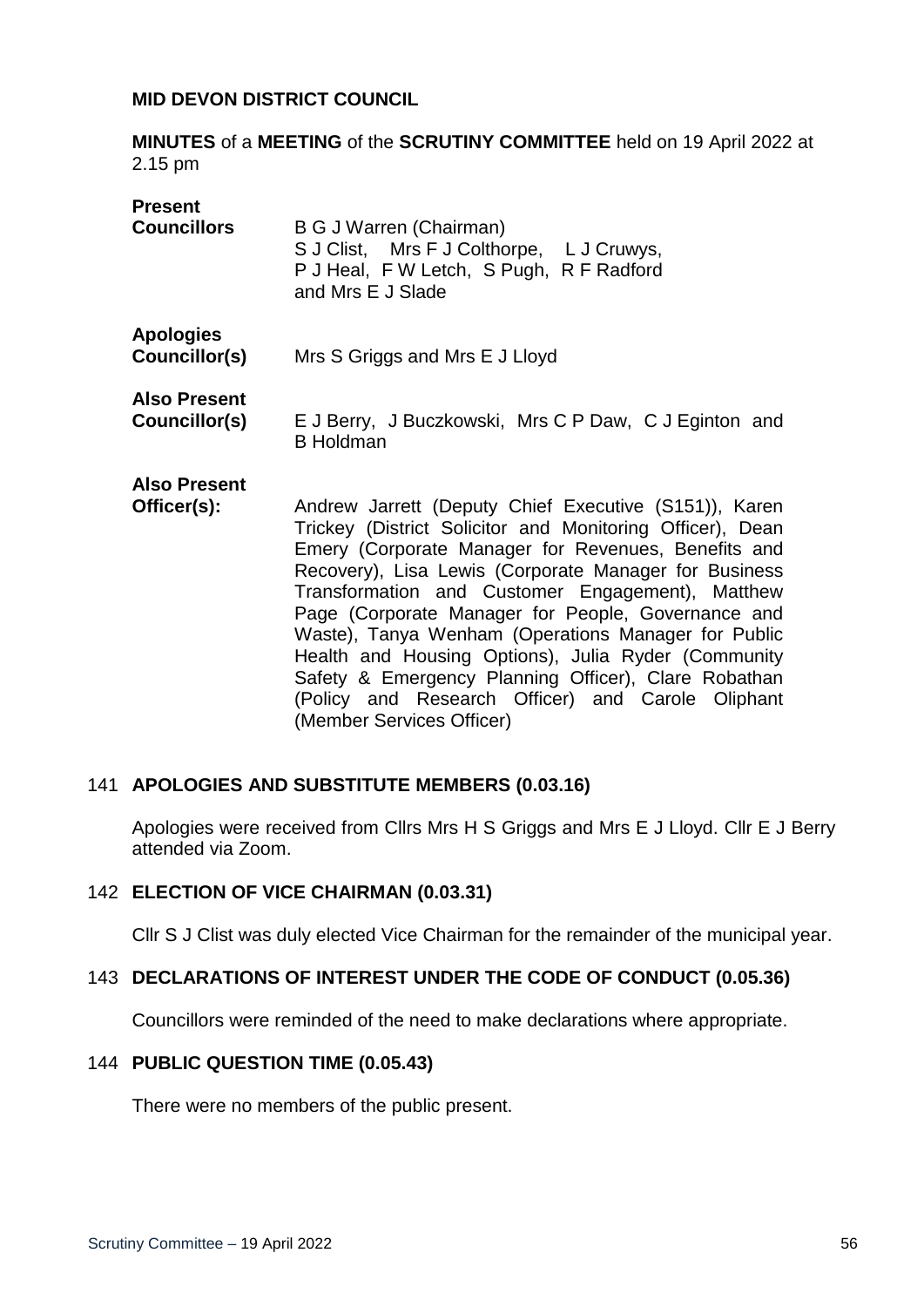# 145 **MINUTES OF THE PREVIOUS MEETING (0.05.57)**

The minutes of the last meeting were approved as a correct record and **SIGNED** by the Chairman.

### 146 **DECISIONS OF THE CABINET (0.06.31)**

The Committee **NOTED** that none of the decisions made by the Cabinet on 5<sup>th</sup> April 2022 had been called in.

## 147 **CHAIRMAN'S ANNOUNCEMENTS (0.07.24)**

The Chairman had no announcements to make.

## 148 **DRAFT STAFF SURVEY ACTION PLAN (0.07.24)**

The Committee had before it, and **NOTED**, a \*report from the Corporate Manager for People, Governance and Waste presenting an updated establishment report and the draft staff survey action plan.

The Officer outlined the contents of the report and explained that it was a follow up report and provided detail on an independent staff survey completed from September 2021 to October 2021.

He explained that the pandemic had made a difference to the result and had highlighted numerous challenges faced by employees which included hybrid working.

Consideration was given to:

- A wide range of services were offered to employees with regard to their wellbeing and mental health
- Updated employment offerings would have an impact on budgetary considerations
- The Council was looking at a myriad of solutions to tackle the shortfall in recruitment. It could not afford not to look at its employment offerings to attract permanent staff due to the increase in costs in employing temporary agency staff to cover the shortfall
- Existing levels of employee pay would not be lowered but the wider employment offer may change (subject to role, service requirements and budget)
- The pandemic had highlighted challenges with communication as staff were working in different ways and the Council was looking to address this including the introduction of staff briefings
- The survey was sent to all staff and departments and included questions from the independent facilitator
- The acronym PDR stood for Professional Development Review
- Scrutiny would receive progress against the action plan at its 6 monthly Establishment review report

Note: \*Report previously circulated and attached to the minutes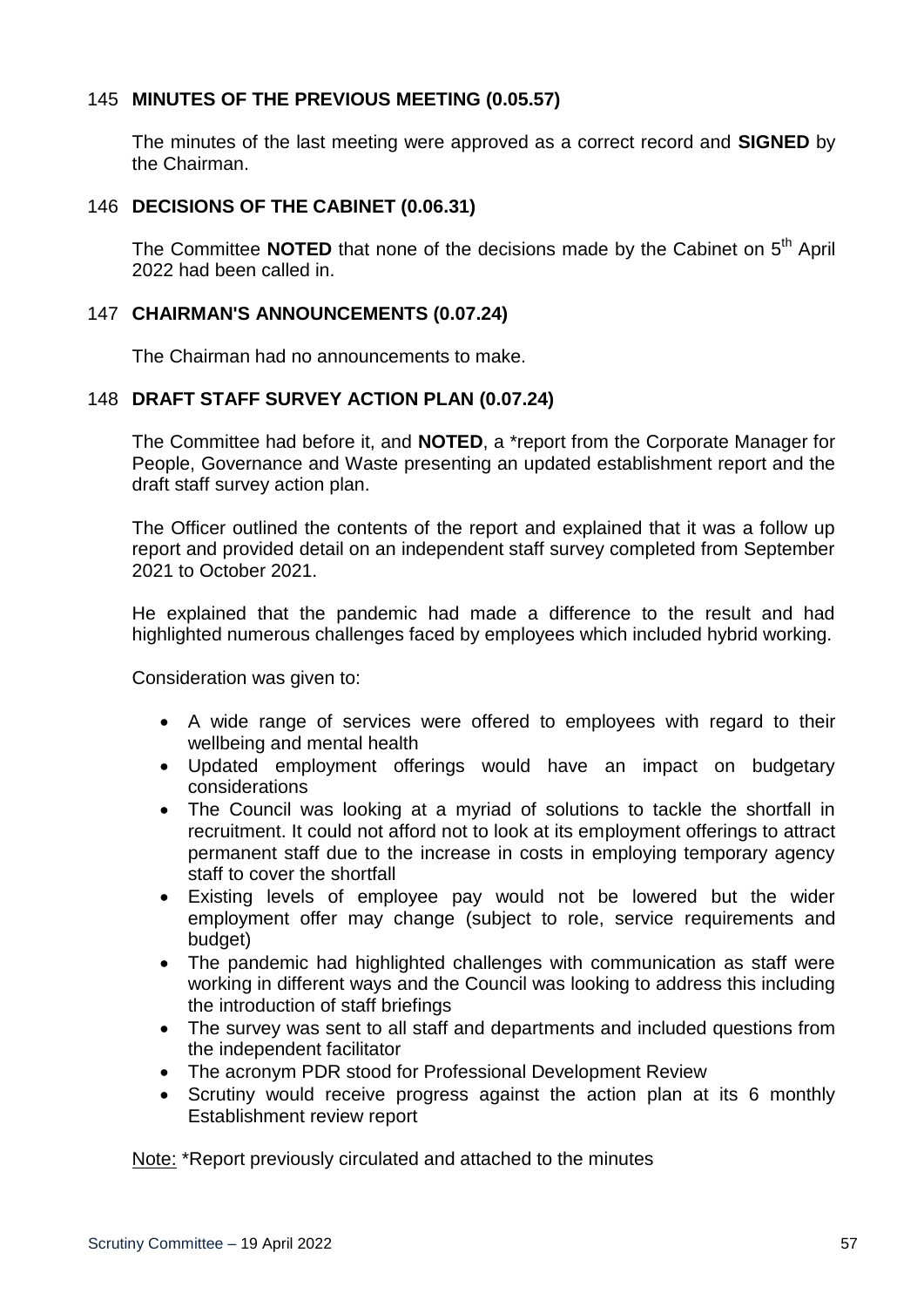# 149 **COMMUNITY SAFETY PARTNERSHIP (0.26.43)**

The Committee had before it, and **NOTED**, a \*report from the Corporate Manager for Public Health, Regulation and Housing presenting the Community Safety Partnership (CSP) Annual Report for 2021-2022.

The Specialist Lead Community Safety & Emergency Planning Officer outlined the contents of the report and explained that it gave Members the opportunity to look at how the partners were working together.

She explained that the Community PDG had agreed the priorities of the CSP by way of a working group to define the options available.

She further explained that the way the CSP was funded was changing from 2022- 2023 and it would no longer receive a grant from the Police and Crime Commissioner (PCC) to distribute to local groups and organisations. In future the individual groups would need to apply directly to the PCC for funding, and the CSP would assist them with their applications. The CSP would receive direct funding from additional sources but this would be ongoing and full details of this was not yet known.

Consideration was given to:

- The issues that local groups would now face in obtaining direct funding from the PCC
- The scheme for 2021-2022 was open to all organisations across Mid Devon and annex 1 of the report provided details of where the PCC funding was spent
- The groups previously funded directly from the CSP qualified for funds from other sources and did not rely solely on the PCC grant to operate
- The argument to introduce body worn surveillance cameras for District Enforcement Officers was under review
- All staff received safeguarding training
- The Community PDG would be considering the Council becoming trauma informed over the summer

Note: \*Report previously circulated and attached to the minutes

## 150 **FORWARD PLAN (1.05.42)**

The Committee had before it, and **NOTED**, the \*Forward Plan.

Note: \*Plan previously circulated and attached to the minutes

## 151 **CHAIRMAN'S ANNUAL REPORT (1.06.15)**

The Committee had before it, and **NOTED**, the \*Chairman's Annual Report.

The Chairman thanked the Scrutiny Officer, Committee Clerk and Members of the Committee for their support over the previous 12 months.

Note: \*Report previously circulated and attached to the minutes